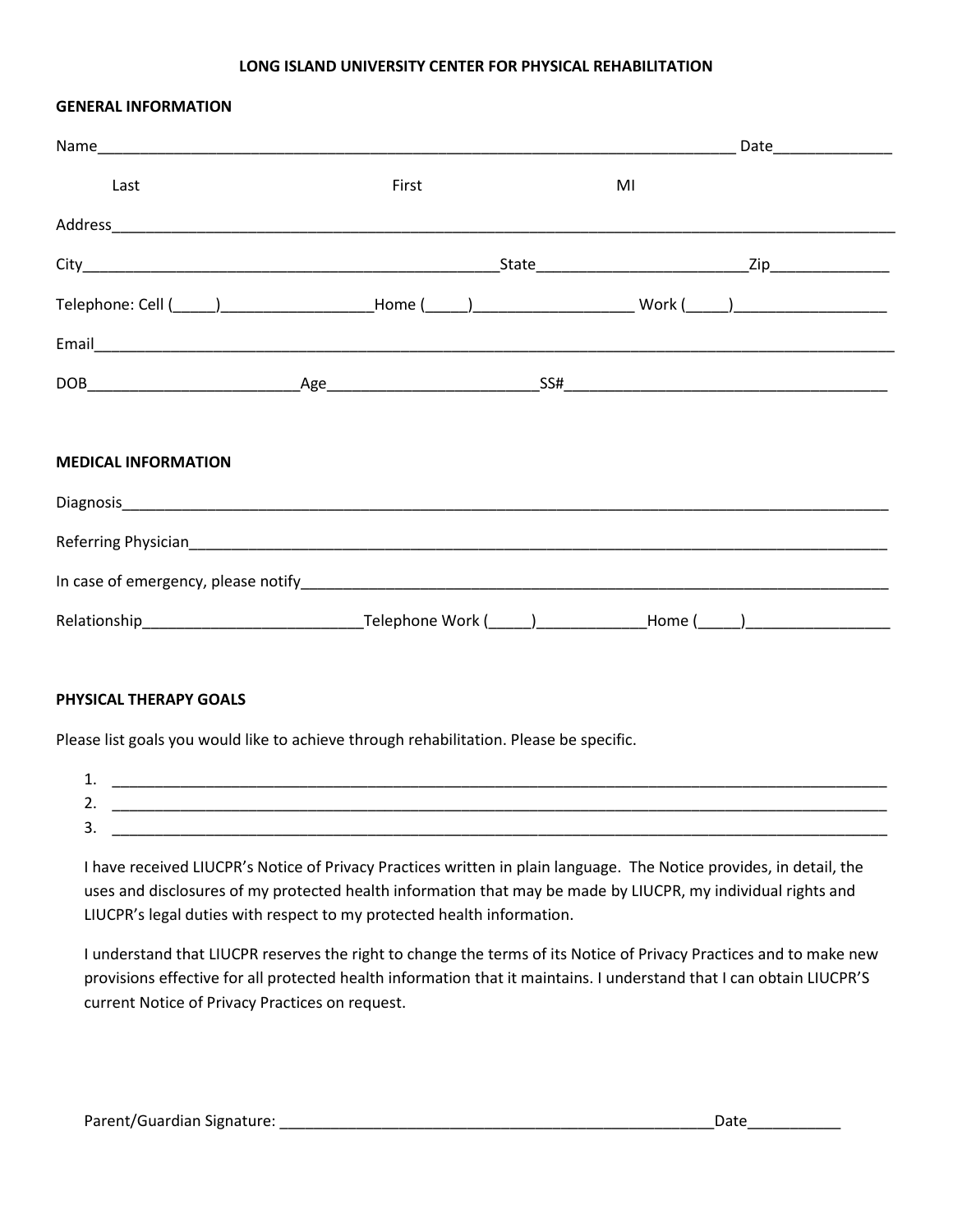# **LONG ISLAND UNIVERSITY CENTER FOR PHYSICAL REHABILITATION**

# **Subjective Medical History**

| Patient Name: Last National Assembly | First<br><u> 1989 - Johann Barn, mars an t-Amerikaansk ferstjer (</u> | Date____________________      |  |
|--------------------------------------|-----------------------------------------------------------------------|-------------------------------|--|
| Age<br>Date of Birth                 | Date of Last Dr. Visit                                                | <b>Current Weight</b>         |  |
|                                      | Have you had or ever been told you had:                               |                               |  |
| General                              | Nose/Throat                                                           | <b>Respiratory</b>            |  |
| □ Weight loss                        | □ Nose bleeds                                                         | $\Box$ Sputum production      |  |
| □ Loss of appetite                   | □ Sore Throat                                                         | □ Coughing up blood           |  |
| □ Neck swelling/lumps                | □ Trouble swallowing                                                  | $\square$ Emphysema           |  |
| □ Frequent headaches                 | <b>Musculoskeletal</b>                                                | $\Box$ Asthma                 |  |
| Daytime Fatigue                      | □ Weakness                                                            | $\Box$ Bronchitis             |  |
| □ Always hungry                      | □ Painful Feet                                                        | $\Box$ Wheezing/gasping       |  |
| □ Lightheadedness                    | □ Joint pain/swelling                                                 | $\square$ Pneumonia           |  |
| □ Fever/chills                       | $\Box$ Back or shoulder pain                                          | <b>Neurological</b>           |  |
| □ Excessive sweating                 | $\Box$ Arthritis                                                      | $\Box$ Head injury            |  |
| $\Box$ Insomnia                      | Gastrointestinal                                                      | □ Loss of consciousness       |  |
| Metabolic/Endocrine                  | □ Indigestion                                                         | $\Box$ Dizzy spells/ fainting |  |
| □ Diabetes                           | □ Ulcer history                                                       | $\square$ Numbness/tingling   |  |
| □ Hot/cold intolerance               | □ Vomiting/nausea                                                     | $\square$ Tremors             |  |
| □ High cholesterol                   | □ Intestinal disease                                                  | $\square$ Seizures            |  |
| □ Gout                               | □ Abdominal pain                                                      | Psychiatric                   |  |
| <b>Allergies</b>                     | $\Box$ Blood in stools                                                | $\square$ Depression          |  |
| $\Box$ Food                          | $\Box$ Hernia                                                         | □ Anxiety                     |  |
| <b>D</b> Medications                 | □ Liver Disease                                                       | $\Box$ Treatment              |  |
| $\Box$ Seasonal                      | $\square$ Frequent diarrhea                                           | □ Nervous/worry               |  |
| □ Bee Sting                          | □ Gall bladder disease                                                | Hematologic                   |  |
| □ Hay Fewer                          | $\Box$ Pancreatitis                                                   | $\Box$ Anemia                 |  |
| □ Latex                              | □ Stones                                                              | □Easy bruising/bleeding       |  |
| Skin                                 | □ Rectal bleeding                                                     | $\square$ Leukemia            |  |
| $\Box$ Rash                          | $\Box$ Pain in rectum                                                 | Renal/urinary                 |  |
| □ Itching                            | <b>Peripheral Vascular</b>                                            | □ Kidney disease              |  |
| □ Mole Changes                       | □ Reynaud's                                                           | $\Box$ Bladder inflections    |  |
| □ Tumors/cysts                       | $\Box$ Calf pain w/ walking                                           | $\Box$ Frequent urination     |  |
| □ Unusual hair growth/loss           | Cardiopulmonary                                                       | $\Box$ Night time urination   |  |
| □ Surgical scar(s)                   | □ High blood pressure                                                 | $\Box$ Releasing urine when   |  |
| <b>Eyes</b>                          | □ Chest pain 9angina)                                                 | coughing/sneezing             |  |
| <b>Blurry vision</b>                 | $\Box$ Palpitations                                                   | $\Box$ Blood in urine         |  |
| Double vision                        | □ Coughing up blood                                                   | $\square$ Burning with        |  |
| $\Box$ Eye pain                      | □ Shortness of breath                                                 | urination                     |  |
| □ Blind spots                        | $\square$ Shortness of breath at night                                | □ Incontinence                |  |
| Infections<br>$\Box$                 | □ Swollen feet or ankles                                              | Genitoreproductive            |  |
| Cataracts<br>$\Box$                  | $\Box$ Irregular heart beat                                           | $\Box$ Sexual dysfunction     |  |
| □ Glaucoma                           | □ Heart attack                                                        | $\Box$ Infertility            |  |
| □ Wear glasses/contacts              | <b>Breast</b>                                                         | $\square$ Infections          |  |
| Mouth                                | $\Box$ Lump or pain in breasts                                        | Women only:                   |  |
| □ Teeth problems                     | □ No Annual breast exam                                               | □ No Annual OB/GYN            |  |
| $\Box$ Jaw pain                      | □ Discharge                                                           | $\Box$ Trouble with your      |  |
| □ Bleeding gums                      | Ear                                                                   | period                        |  |
| $\Box$ Swelling on gum or jaws       | □ Hearing loss/ Infection                                             | $\Box$ Endometriosis          |  |
|                                      | □ Vertigo/ Dizziness                                                  | □C-Section delivery           |  |
|                                      |                                                                       | □ Currently pregnant          |  |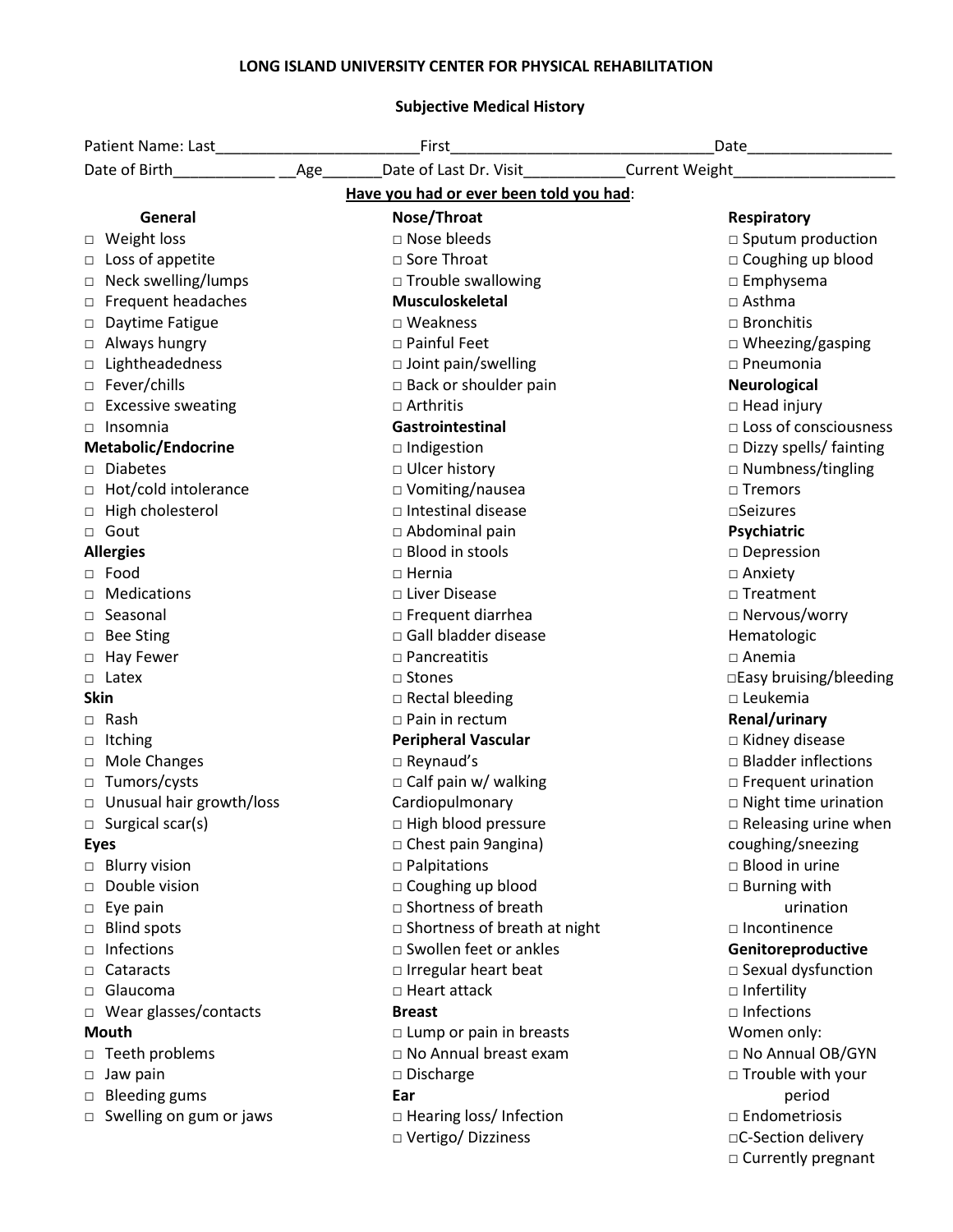# **Physical Therapy Pre-Exam Questionnaire**

# *In order to evaluate your condition fully, please be as accurate as possible. Thank You.*

|    | 1. What is your age?                                 |            |                |
|----|------------------------------------------------------|------------|----------------|
| 2. | What is your gender?                                 | Male       | Female         |
| 3. | What is your occupation?                             |            |                |
|    | Are you working now?                                 | <b>Yes</b> | N <sub>0</sub> |
|    | 4. Have you had physical therapy before?             | Yes        | No             |
| 5. | Where is your pain/problem?                          |            |                |
|    | 6. What caused your pain or problem?                 |            |                |
|    | 7. Approximately when did it start?                  |            |                |
|    | 8. Is it getting worse, better, or staying the same? |            |                |
|    | 9. Have you ever had this pain/problem before?       | Yes        | No             |
|    | 10. Is your pain constant (never goes away)?         | Yes        | No             |

11. On the scale below circle your worst pain level in the past couple of days:

*Mild Moderate Severe* 0…1…2…3…4…5…6…7…8…9…10

Please indicate on body chart the location of your pain or symptoms:



12. Are you taking any medications for this pain/problem?

Yes No

If yes, what and does it help?

- 13. Are any of your usual everyday activities affected? The Most Changes Most Changes are No If yes, describe how.
- 14. List all past surgeries with dates:

15. List all medical conditions you have (or were told you have)?

Patient Name: \_\_\_\_\_\_\_\_\_\_\_\_\_\_\_\_\_\_\_\_\_\_\_\_\_\_\_\_\_\_\_\_\_\_\_\_\_\_\_\_\_\_\_\_\_

Signature: \_\_\_\_\_\_\_\_\_\_\_\_\_\_\_\_\_\_\_\_\_\_\_\_\_\_\_\_\_\_\_\_\_\_\_\_\_\_\_\_\_\_\_\_\_\_\_\_ Date:\_\_\_\_\_\_\_\_\_\_\_\_\_\_\_\_\_\_\_\_\_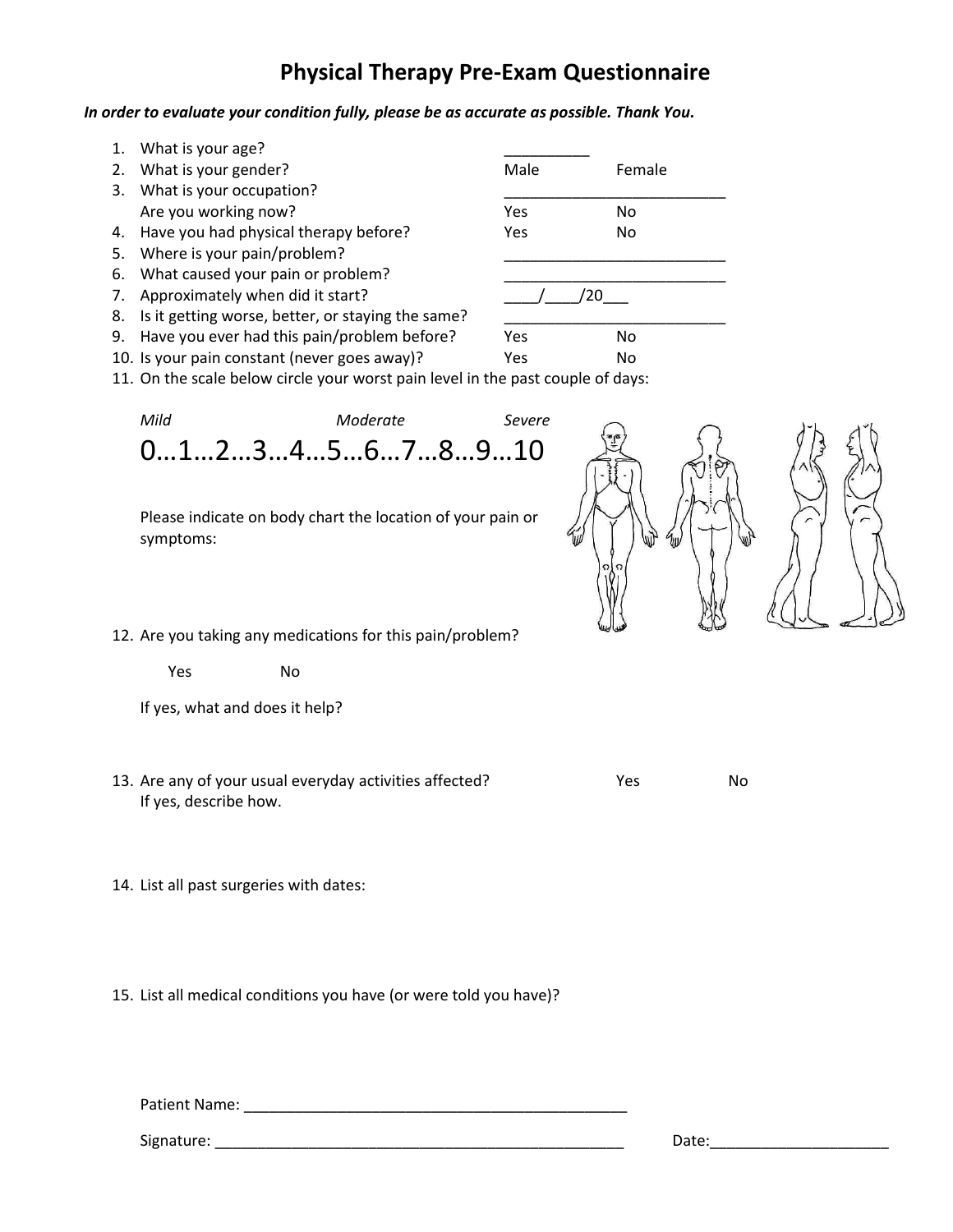#### **Important Company Policies for a Successful Relationship**

*We strive to provide you the best personalized care available. To make this possible we adhere to a set of very important guidelines. Please read them carefully, initial in the space provided, and indicate your agreement by singing at the bottom.*

### — **LATE POLICY "10-MINUTES"**

Being late by more than 10 minutes will require you to either reschedule or wait for the next available opening. There are no guarantees since openings due to cancellations are unpredictable. We do not allow appointment overlap because this undeservedly compromises the care of another patient.

# — **24-Hour Advance Notice Fee**

If you wish to change or cancel an appointment we require a minimum 24-hour advance notice. Anything less will result in a \$25 fee charged to your account. Advance notice allows someone else (who needs it) time to reserve it in place of you. Please be courteous and responsible. Thank you.

#### — **Copays/Co insurances and Deductibles are due upon arrival**

If you happen to forget your wallet or checkbook we may still be able to see you upon completion of an "Extension Request" form. This is a "promise-to-pay" form and carries a minimal fee that allows you to keep your appointment.

# — **Patient Financial Responsibility**

It is understood that the patient, or payor, is responsible for your yearly deductible amount, any percentage stipulated by your particular plan, and any balance not covered by your insurance carrier. If the insurance carrier denies payment, the patient or payor will be responsible for those fees.

# — **Assignment of Benefits**

If reimbursing for PT services are mailed directly to the subscriber, the member or subscriber will make payment to Long Island University for the full amount of the check.

#### — **No-show are bad**

If you fail to show for an appointment without notice all future appointments will be removed and a \$25 fee assessed to your account. Yu may re-schedule appointments again on a "first come, first serve basis".

# — **Cell phones must be shut OFF or silent**

We realize emergencies may arise and therefore allow you to carry your cell phone during you session, however, please be courteous and set to silent mode or turn off. Thank you.

#### — **Children requiring supervision are NOT allowed to attend sessions with you**

You may not bring children who require supervision with you to your appointment. If y our child does not require supervision and is capable of waiting for you quietly then you may bring them. If any disturbance is caused to other patients or staff members you may be asked to terminate your session early and attend to your child.

Patient/Guardian Signature\_\_\_\_\_\_\_\_\_\_\_\_\_\_\_\_\_\_\_\_\_\_\_\_\_\_\_\_\_\_\_\_\_\_\_\_\_\_\_\_\_\_\_\_\_\_\_\_\_\_\_ Date\_\_\_\_\_\_\_\_\_\_\_

**(SEE/ COMPLETE BACK OF THIS PAGE)**